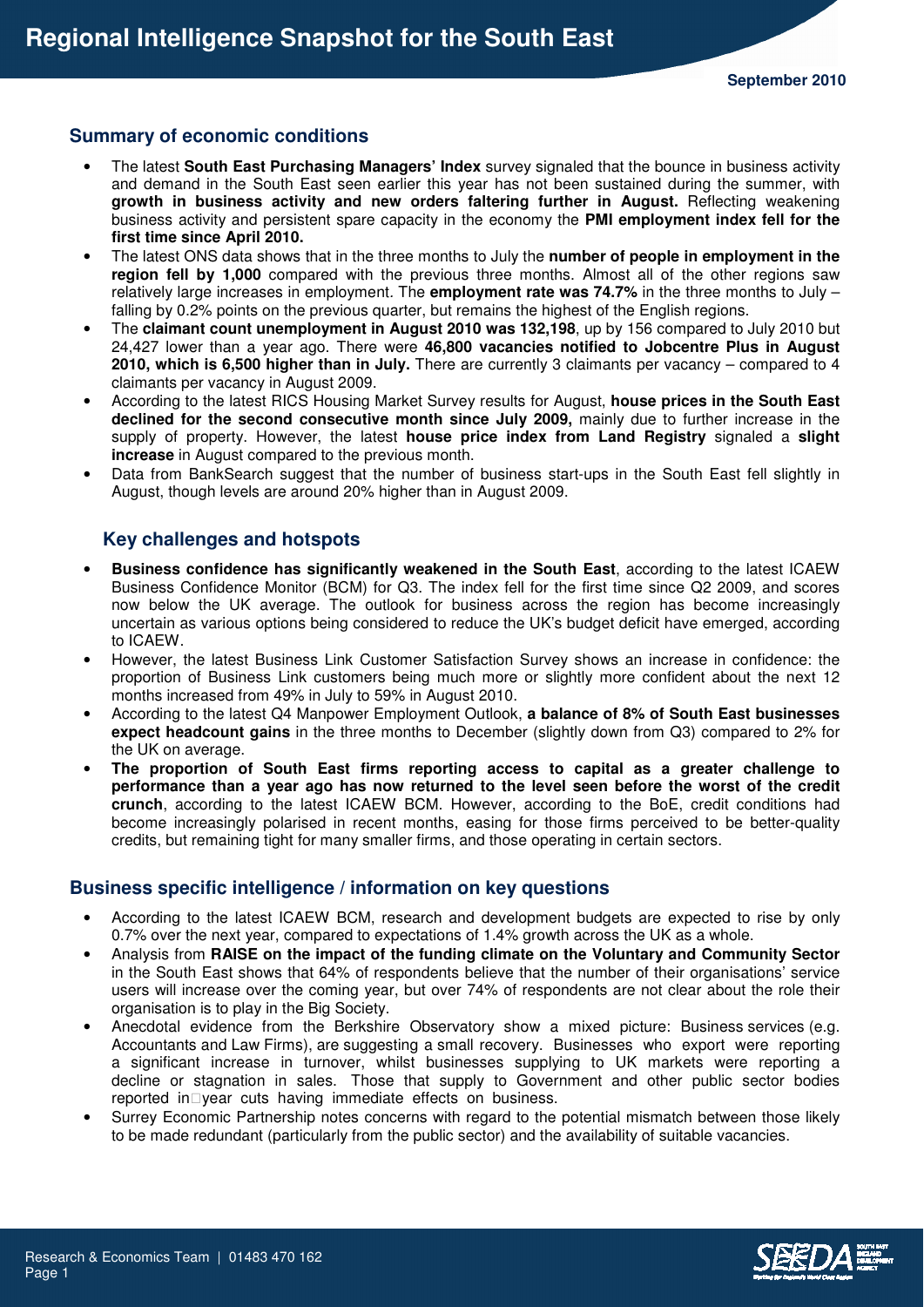# **Sectoral Overview**

## **Manufacturing**

According to the official statistics, manufacturing output has now seen three consecutive quarters of robust expansion. Growth in the first half of this year has been the strongest for over 15 years and has exceeded the expectations of most forecasters.

The latest EEF Business Trend survey (September) indicates that the balance of responses on the UK manufacturing output and new orders remained strongly positive in the past three months. A balance of 33% of companies reported increased output as manufacturers continue to expand their production from the low levels seen in the recession. The orders balance also increased, although slightly, suggesting that growth in manufacturing output should continue until the next quarter at least. Likewise, the investment balance turned positive this quarter for the first time since Q2 2008. A balance of 7% of companies expect to increase investment. Compared with previous recessions, where investment balance have tended to lag behind increases in output by over a year, this is a somewhat faster recovery in capital expenditure intentions.

In line with the positive national result, a balance of companies in the region took on new orders. The latest EEF survey shows that this balance for the South East (along with London) grew from 52% in Q2 to 54% in Q3 2010, reaching the highest score of any other UK region. Similarly, a balance of 54% of companies in the region expect new orders over the next three months, well above any other UK region. Expectations on cash flow in the region also remain the highest with 22% of companies, on balance, reporting improvements over the next three months, up from 18% in Q3 2010.

A number of acquisitions and facilities expansion announcements from South East-based companies corroborate the improved conditions on total orders and investment intentions. In the engineering industry, business specific intelligence indicates that **Surrey Waste Management** in Dorking is to submit plans to expand its waste recycling facilities in Shepperton, including a gasification plant. While **JP Kenny**, the subsea engineering firm, is in negotiations to set up a new 69,000 sq ft office at Compass Point in Staines. Besides, **BAe Systems** of Farnborough is to acquire the SpecTal, Advanced Concepts and McClendon security operations of US-based L-1 Identity Solutions for £190m. In the food & drinks industry, **Aramark,** the food services company, is setting up a 9,500 sq ft office at 250 Fowler Avenue in Farnborough, while **Natures Way Foods** is investing £5.7m in the expansion of its prepared salad plants in Selsey, Runcton and a new site is due to open in autumn 2011.

#### **Construction**

The final revision from ONS for UK GDP in Q2 2010 shows that construction output rose by 9.5%, upwardly revised from 8.5% in the previous estimates. However, anecdotal evidence from sector specialists suggests that construction could see a 'triple-dip' recession in the short term due to a number of factors. On one hand, if bad weather boost to Q2 was true, then this effect will almost certainly end in Q3 2010. On the other hand, the housing market still remains fragile –house price growth is stalling and the level of mortgage approvals and loans remain well below 'normal' levels.

Indeed, the August RICS Housing Market Survey shows more surveyors continued to see falling rather than rising prices, with the headline price net balance declining from -8% to -32%, the lowest reading since May 2009.

The picture is quite similar in the South East, where the proportion of surveyors reporting a price fall is still higher than those reporting a price rise, at -21% on balance. Nonetheless, the August figures show a slight improvement from a balance of -26% in July 2010 as some firms see a potential rise in new orders. Business specific intelligence suggests that, for example, **Wolseley** of Reading is planning to expand its chain of **Parts Center** plumbing spare parts trade counters from 350 to about 500 by early next year.

#### **Retail, motor trade & wholesale**

According to the latest CBI Distributive Trades Survey, UK retail sales volume rose strongly for the third month running in the year to September and was reported to be above average for the time of year for the first time since June 2007. The latest rise in sales volumes was spread across several sub-sectors. For the second month running, almost all clothing retailers reported growth in sales volumes on a year ago; near unanimous rises were also seen in non-specialised stores, footwear & leather and furniture & carpets. Grocers and durable household goods also saw a solid increase in sales, although in the former this was the slowest rise since May. Sales fell in most other sectors, the sharpest declines seen in hardware & DIY and cultural goods.

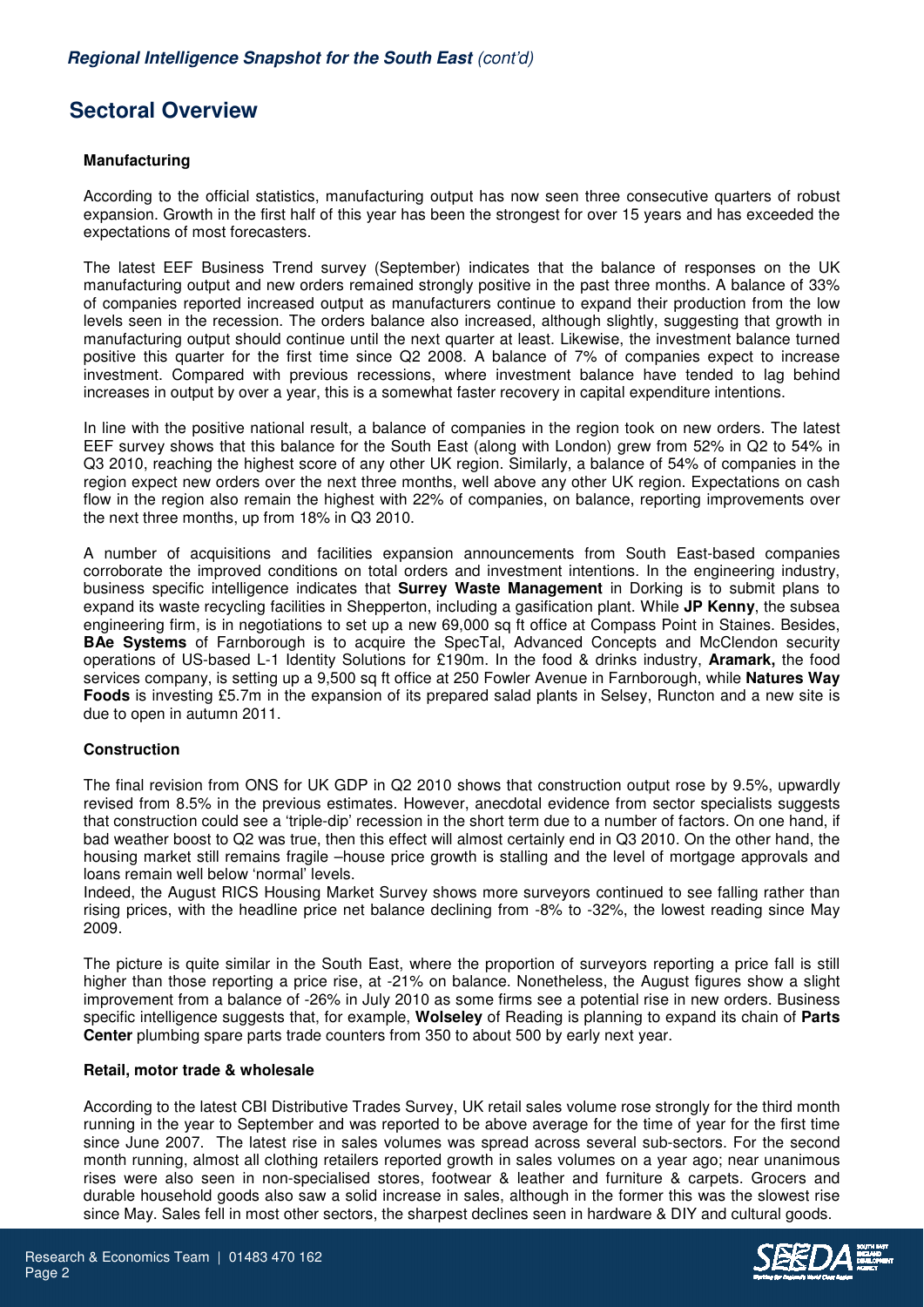This business climate is particularly positive across the South East counties neighbouring London. According to Berkshire Economic Partnership, Bracknell Forest had fewer vacant retail units in August 2010 than they did a year earlier. Some 7.9% of retail units were vacant in August 2010, compared with 10% in August 2009. Car parking figures for Bracknell Forest were, on average, 6% higher in August 2010 than the same time last year.

Similarly, West Berkshire had nearly half the vacant units in August 2010 that it had in August 2009. Only 7% of retail units were vacant this year compared to 13% last year

Footfall in West Berkshire increased by 33% in August 2010, compared to a year earlier. Over the same period, car parking figures were 4% higher.

Business specific intelligence for Berkshire corroborates the previous statistics. For example, a new **Sainsbury's** store has started recruitment in Slough and they are looking to fill 450 job vacancies, but are advertising only a few jobs at a time. **Ikea** is to submit plans for a new furniture store at Calcot in Reading, which could create 400 jobs.

The picture for the retail sector in Surrey is still positive, although mixed at the moment. According to Surrey Economic Partnership, the latest LDC (Local Data Company Report) on shop vacancies (published in September 2010), has found that while many more town centres are getting worse than are getting better, Guildford is one of only 8 which has shown a consistent improvement over the last year. Camberley has a vacancy rate of 18% (the highest in LDC's 'southern' region). Guildford's rate is 11.2% and Dorking 11.4%.

In contrast to the good performance in retailing, the motor trade sector in the UK is still to recover from the recession. According to the latest CBI Distributive Trades Survey, sales volumes were flat in the year to September, after three months of decline and despite expectations of another sharp fall. The three month moving average of sales volumes remained negative in September. This month's headline motor trades sales figure included a fall in sales of vehicles, offset by growth in parts & accessories volumes.

However, the sector in the South East seems to be faring quite well. Business specific intelligence indicates that **Perodua**, a car distributor, has seen a rise in sales. The Remenham Hill company recorded a 17.7 per cent increase last month, the seventh consecutive monthly rise this year and producing an overall increase for the year of 60.9 per cent. This was largely due to the Myvia super-mini model.

The UK picture in wholesaling is quite mixed. According to the latest CBI Distributive Trades Survey, whole sales volume rose for the second month running in September, but the increase was slower than in August. Sales were below average for the time of year in September, to a greater extent than expected, after they had risen slightly above average last month.

Once again, the regional performance seems to be more encouraging than that of the UK as a whole. Business specific intelligence suggests that, for example, **Costco** wants to build a wholesale store in Southampton. Up to 250 jobs could be created if it is granted planning permission for the 13,000 sq m store, which would open in late 2012

## **Consumer services**

According to the latest CBI Service Sector Survey (August), consumer services in the UK saw a small drop in business last quarter and profitability fell unexpectedly as well. Besides, a further fall in profitability is predicted for next quarter. At the same time, selling prices are growing at just above their long term average rate. Looking ahead, Britain's firms are concerned about prospective demand and do not expect to expand their businesses in the year ahead, but do expect to increase capital expenditure on IT and vehicles, plant and machinery.

Firms in the South East are also concerned about prospective demand, although expectations have been getting better over the past quarters. According to the latest Business Confidence Monitor from ICAEW (quarter 3), the proportion of South East firms reporting customer demand to be a greater challenge to the performance of their organisation compared to a year ago has fallen for the third consecutive quarter in line with the return to growth in national economic output. Just over one in three firms in the South East (36%) feel customer demand is a greater challenge, down from 45% in Q2 and 52% in Q1.

In line with the improved expectations about customer demand, a number of consumer service businesses in the South East have announced investment plans leading to important job creation. For example, business specific intelligence indicates that **McDonald's** in Ryde has created 30 new jobs, following a £400,000 interior and exterior refurbishment. **BrightHouse**, a homeware store that offers customers credit on electronic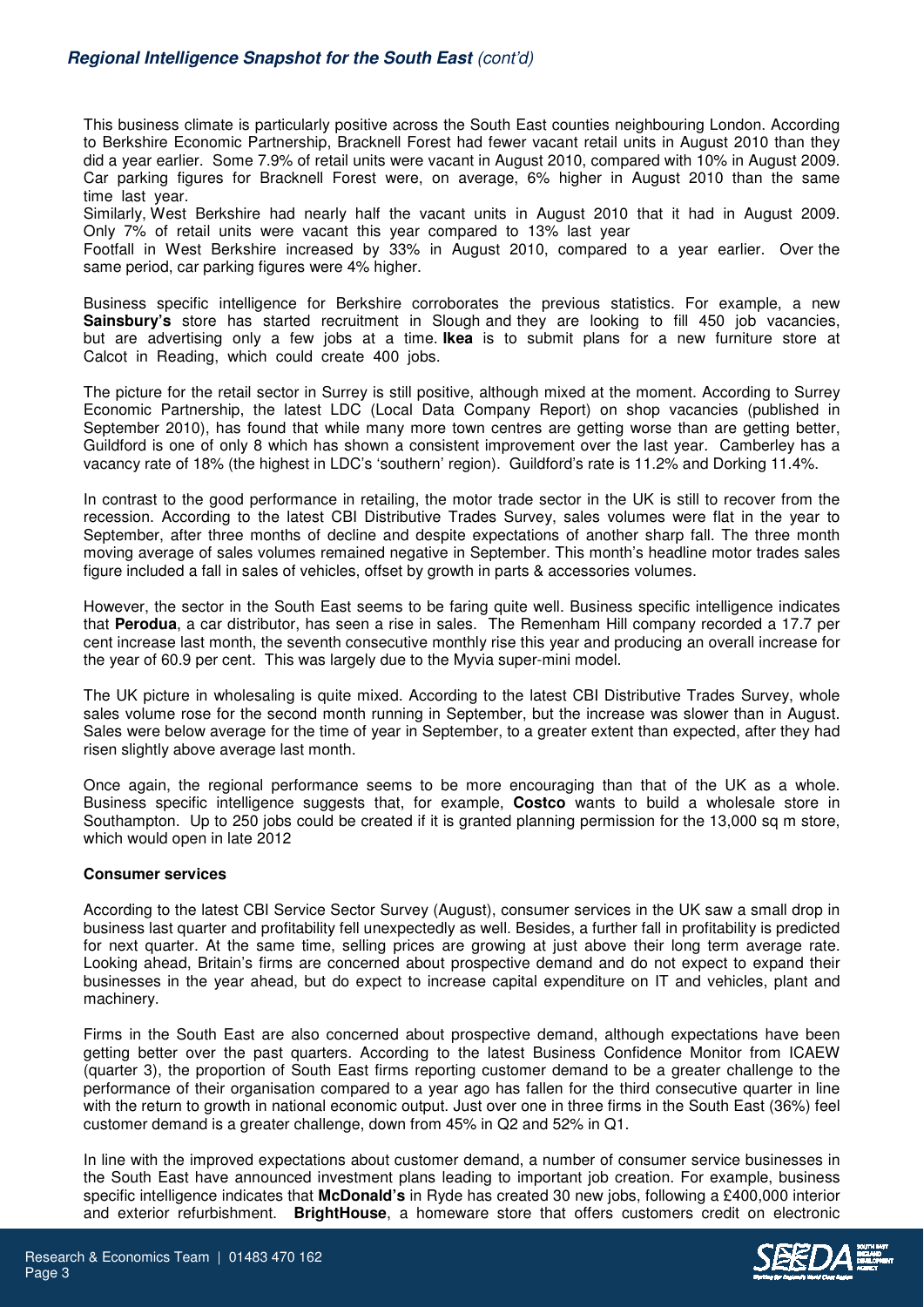# **Regional Intelligence Snapshot for the South East** (cont'd)

equipment and furniture, is set to open a store in Folkestone. Company bosses have agreed a deal to use both the former Dixons store and the adjacent former shoe shop Stead and Simpson in Sandgate Road for their new branch. About 10 new jobs will be created in October. In the hospitality sub-sector, **Dover Marina Hotel**, which was the Churchill Hotel before it closed down in January will reopen in November and see the creation of dozens of jobs.

### **Business & professional services**

Evidence from the latest CBI Service Sector Survey (August) indicates that the volume of business & professional services in the UK was stable although at still well below normal levels. Deflation in selling prices exceeded predictions for the second quarter running. This combination caused the value of business to drop and the trend in profits to worsen at its fastest rate since February 2009. Looking forward, firms expect to spend a little more on IT but not to expand their business in the year ahead, with demand concerns quite evident. However, the picture is quite different in the South East, where some firms are planning to further expand their business lines. For instance, business specific intelligence indicates that **Fresh Egg** is planning to set up a new headquarters for its web design business at a former Allied Carpets store in Worthing, and its workforce will rise from 40 to 60. Similarly, **Affinion International**, which already has 580 staff at its call centres in Hilsea, is starting up a cold-calling division. The company needs 100 extra staff by year end and about 50 per cent of the roles are part time

### **Transport & communications**

The most recent Business Confidence Monitor ICAEW report for the South East shows that 14% of businesses in Q3 2010 reported transport problems to be a greater challenge to performance, up from 5% a year ago. Indeed, business specific intelligence suggests that the transport sector is still suffering from the recent recession and needs to keep on restructuring costs, particularly in the workforce. For example, **P&O Ferries** is to shed up to 70 of the 475 jobs at its head office in Dover, in order to cut the cost of its call centre, IT and finance departments. Likewise, **Bombardier**, the transport firm, has announced the loss of 155 jobs from its rail maintenance site in Chart Leacon, Ashford. Bombardier plans to implement the cuts through voluntary redundancies and said those still at its Ashford depot would carry on maintaining trains for Southeastern.

On more positive news, air transport seems to be faring better than other means of transport as **Thomas Cook** is to return to Southampton Airport after more than five year's absence by launching flights to Majorca. The Southampton services will be run on chartered Flybe planes.

The cost adjustment scenario is also prevailing in the communications sector where **The Royal Mail** has submitted a planning application to build a new super sorting office in Medway. Business specific intelligence indicates that the site would replace the county's four main centres at Maidstone, Tonbridge, Dartford and Canterbury. The new centre would require 400 fewer staff than the 3,710 employees across the four existing sorting offices, but the intention is to shed the posts without making compulsory redundancies.

## **Voluntary & community**

The latest RAISE Voluntary and Community Sector Economic Climate Survey reveals two consisted messages from participants: a concern over the size and number of in-year cuts to budgets and that wider economic hardship is starting to drive demand for VCS services way beyond the sector's supply capacity.

Some 50% of respondents have already suffered in-year cuts to their funding. Of these cuts, over 60% have been imposed by local authorities and over 15% by NHS and central government departments. Besides, of the respondents who have suffered funding cuts in 2010-11, 55% confirmed that this has already impacted on their beneficiaries and the communities they serve.

Furthermore, 64% of respondents believe that the number of their organisations' service users will increase over the coming year. In this sense, 73% of organisations expect to have to collaborate more during the coming year, either through partnership working or mergers.